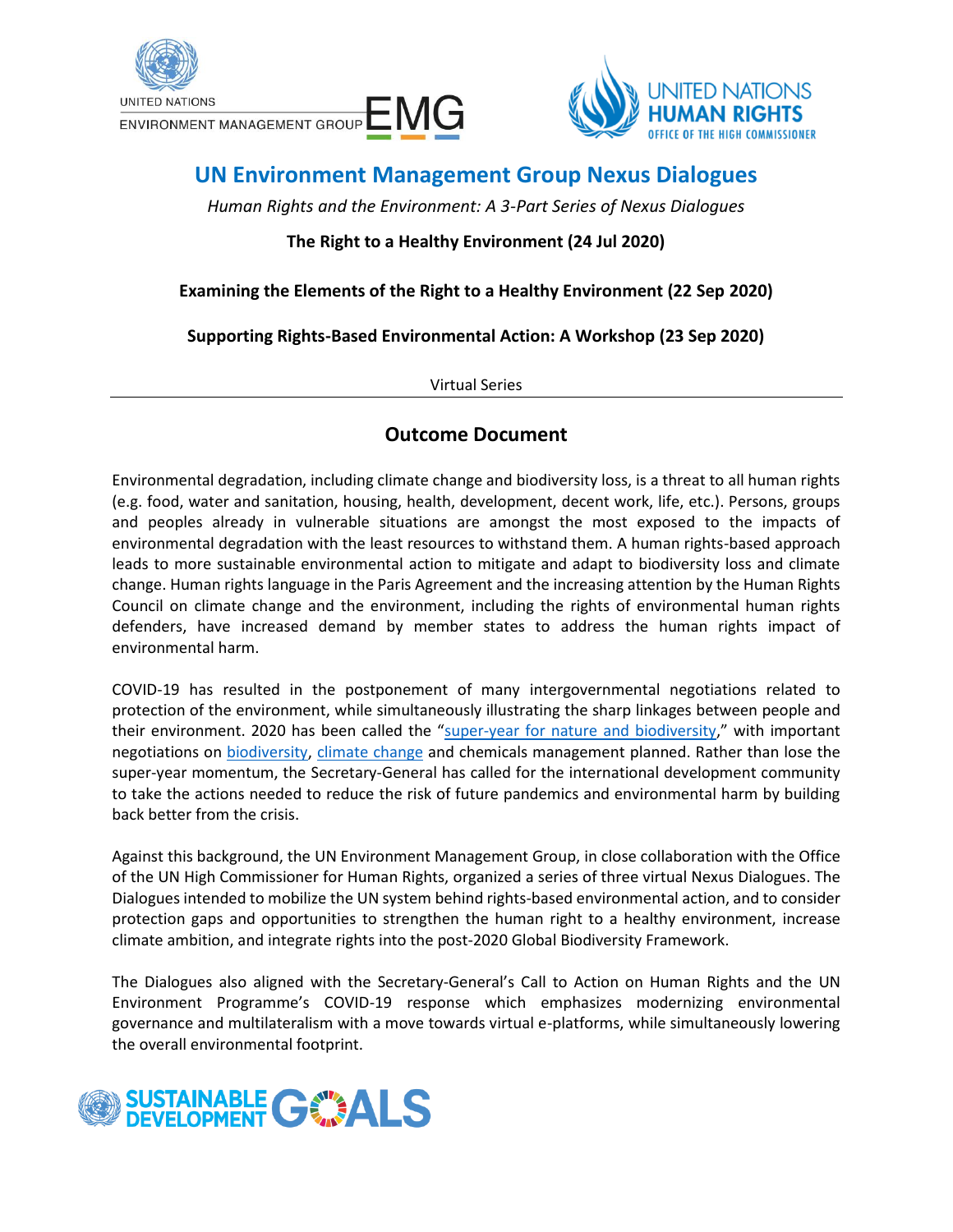



## **Key messages noted during the Nexus Dialogues, include:**

## **The Right to a Healthy Environment (24 Jul 2020)**

The Special Rapporteur on Human Rights and Environment, the Permanent Representative of Slovenia to UNOG, and representatives from the United Nations Children's Fund (UNICEF) and the UN Environment Programme (UNEP) spoke about institutional and systemic challenges, including:

- **The public's lack of trust in the scientific community** (e.g. Intergovernmental Panel on Climate Change, Intergovernmental Science-Policy Platform on Biodiversity and Ecosystem Services, etc.) **and a climate of contradicting information and ignorance about populations in vulnerable situations (e.g. children, indigenous peoples, etc.) and how environmental harms** pose a challenge to efforts to promote universal recognition of and effective implementation of the *Right to a Healthy Environment*. *<sup>1</sup>* Currently, 80% of States recognize thisright which has both procedural and substantive elements. These include access to information, public participation, and access to justice and effective remedies, as well as substantive elements including clean air, a safe climate, access to safe water and adequate sanitation, healthy and sustainably produced food, non-toxic environments in which to live, work, study and play, and healthy biodiversity and ecosystems.<sup>2</sup>
- **Due to COVID-19 slowing international and national processes, important consultations on a potential resolution on the human right to a healthy environment have been delayed,** creating difficulties in establishing consensus for its global recognition.

Specific protection gaps which directly influence the effective implementation of the *Right to a Healthy Environment* were identified, as well as opportunities going forward:

- **There are capacity gaps at the international, regional, national, and local levels** which hinder the recognition of the *Right to a Healthy Environment.* These include: weak institutions, ineffective rule of law, corruption, and a lack of implementation. The UN has an important role in delivering valid, consistent, and substantive guidance.
- **At this time, there is no universal definition for the** *Right to a Healthy Environment,* **or harmonized approach** (e.g. articulating a binding legal obligation to protect the *Right to a Healthy Environment)*. However, with 156 member states recognizing the right in some form – there is greater potential for widespread international commitment and universal recognition.

<sup>2</sup> See UN Doc. A/HRC/43/53



 $1$  "A safe, clean, healthy and sustainable environment is necessary for the full enjoyment of a vast range of human rights, including the rights to life, health, food, water and development. At the same time, the exercise of human rights, including the rights to information, participation and remedy, is vital to the protection of the environment". See UN Doc. A/73/188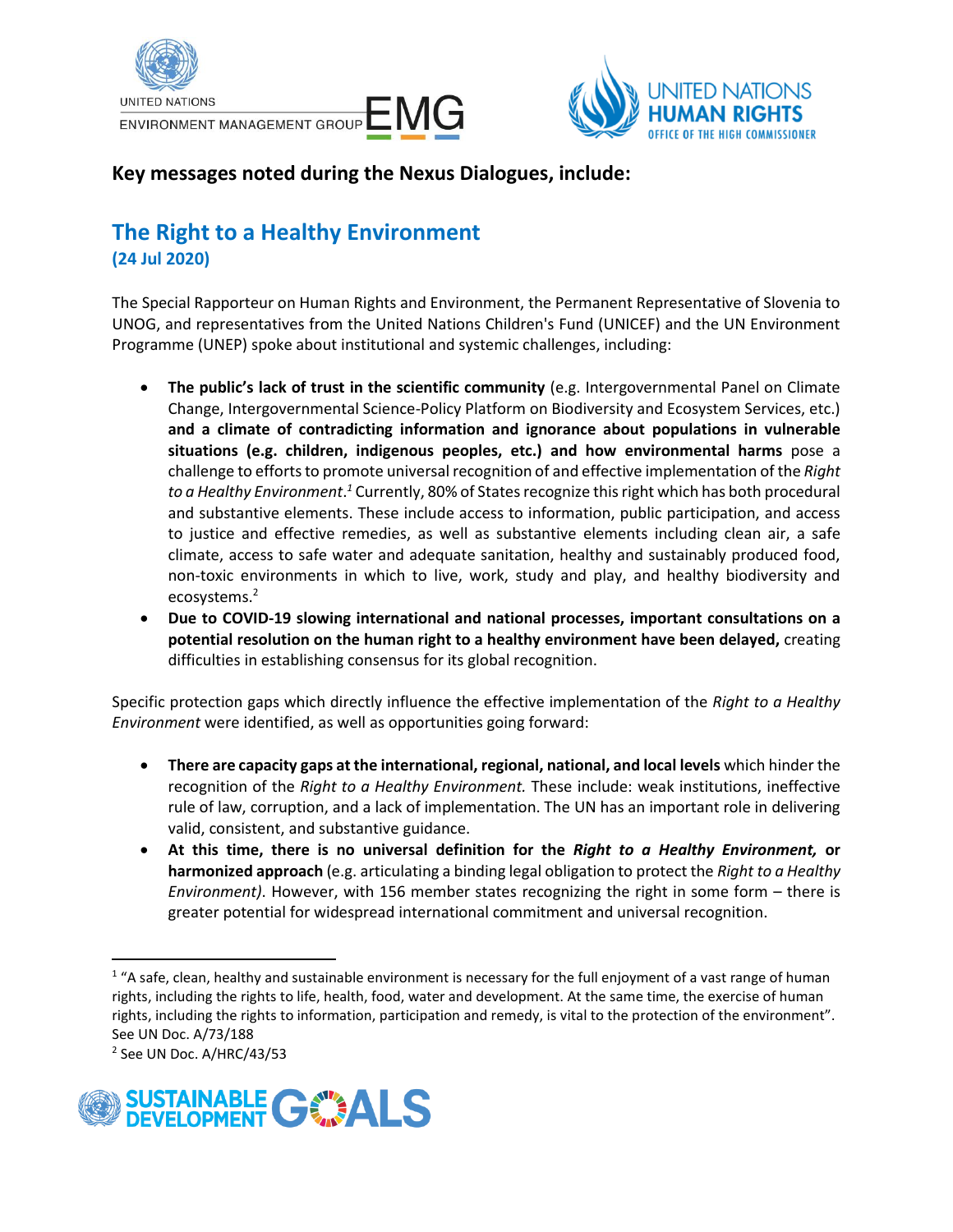

ENVIRONMENT MANAGEMENT GROUP EM



• **Support for universal recognition of the human right to a healthy environment is widespread in civil society.** Many young people in particular, view this as critical to the achievement of intergenerational equity and sustainable development. Good practices are paving the way for recognition and implementation of this right, including, for instance, laws to ban unnecessary use of single-use plastics adopted by more than 50 countries.

Despite challenges and capacity gaps, continued work on the *Right to a Healthy Environment* is resulting in solutions and initiatives that advance rights-based environmental action. In fact, it has been noted that experience with and evidence related to the implementation of the right to a healthy environment at the national level demonstrate that "a rights-based approach clarifies the obligations of States and businesses; catalyses ambitious action; highlights the plight of the poorest and most vulnerable; and empowers people to become involved in designing and implementing solutions";<sup>3</sup> ensuring better outcomes for people and the planet. A number of initiatives were highlighted by the discussion:

- **Through inclusive and parallel processes, the Republic of Slovenia is working with Morocco, Switzerland, Costa Rica, and the Maldives** to consult whether a global recognition of the *Right to a Healthy Environment* via a gradual process could take place in a consensual manner: firstly, through a resolution by the Human Rights Council and then by the UN General Assembly.
- **UNEP** is increasing awareness of the potential of the Universal Periodic Review (UPR) of the Human Rights Council to advance rights-based environmental action. The UPR periodically assesses the human rights records of all 193 member states through a peer review process. UNEP has been conducting research on to what extent the *Right to a Healthy Environment* has been integrated into the UPR process (cycle 3, sessions 27-35).
- As a core partner in the Children's Environmental Rights Initiative and joint custodian of the Intergovernmental Declaration on Children, Youth, and Climate Action, **UNICEF** has assisted in incorporating climate resilience in their programmes in order to provide youth with information on how to engage in climate action, including in participating in COPs and intergovernmental negotiations. It was also noted that a resolution on children's rights and the environment (in relation to the annual day on the rights of the child which this year focused on children's rights and the environment) would be tabled at the upcoming 45<sup>th</sup> session of the Human Rights Council, with Uruguay and the EU comprising the core group facilitating the resolution.
- **The Special Rapporteur on Human Rights and the Environment** will present his report "Human Rights Depend on a Healthy Biosphere" to the UN General Assembly in October 2020. The Rapporteur is also consulting with a wide coalition of civil society organizations, poised to launch a global call for the UN recognition of the *Right to a Healthy Environment*. Earlier in 2020, the Special Rapporteur presented a report compiling good practices on the right to a safe, clean, healthy and sustainable environment, including regarding legal recognition, procedural elements and substantive elements.

The following recommendations are suggested as actionable next steps and recommendations for the international community:

<sup>3</sup> UN Doc. A/74/161

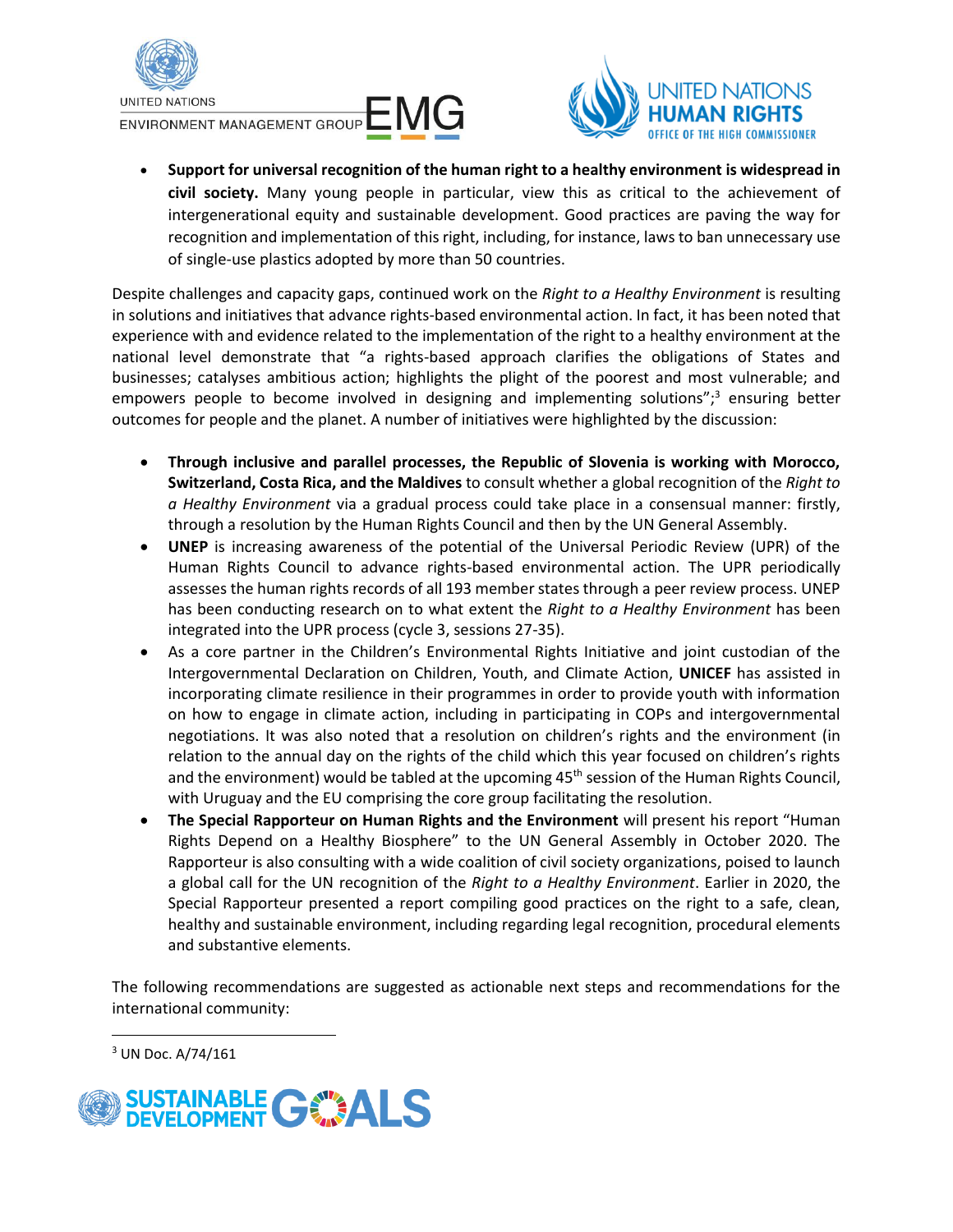



- Participants in the dialogue agreed that **global recognition of the human** *Right to a Healthy Environment* **would advance efforts to protect both people and the planet,** and the time for such recognition is now.
- By issuing valid, consistent and substantive guidance to member states, barriers to the recognition of the *Right to a Healthy Environment* could be lowered. Such guidance could comprise suggestions on definitions and good practices which also engage multiple stakeholders such as civil society, National Human Rights Institutions, academia and private sector actors.
- **On the national level, there is a need for a broad coalition to support the efforts towards realizing the** *Right to a Healthy Environment***.** For example, strengthen environmental laws and policies, improve implementation and enforcement, increase education, facilitate public participation, and ensure accountability on this issue. The protection of human rights defenders, including environmental human rights defenders, and ensuring accountability and access to justice was also highlighted.
- In addition to supporting law and governance, UN agencies are encouraged to act on the Secretary-General's Call to Action, and **promote low-carbon approaches in their programmes as well as to meaningfully engage all stakeholders, including children and young persons,** in decision-making. The UN Sustainability Strategy 2020-2030 provides an opportunity to ensure rights-based sustainable development.
- To monitor UN guidance and ensuing national legislation, **the UN system and member states are encouraged to promote the UPR as a reliable and valid follow-up and review mechanism for environmental commitments**. Since its inception, the UPR has issued many recommendations about environmental issues, yet they are not widely known or integrated into policy.
- 2030 is a critical target for the **Sustainable Development Goals and the 2030 Agenda**. Barriers to the effective realization of sustainable development for all, including weak rule of law, lack of capacity and effective institutions need to be overcome to realize the right to a healthy environment.
- **Good practices can help to demonstrate the positive impacts** of effectively implementing and realizing the right to a healthy environment.
- The establishment of an **EMG Issue Management Group (IMG) on human rights and the environment** was highlighted as a pathway to increase UN system capacity to support member states in advancing and implementing the human right to a healthy environment, including the protection of environmental defenders, promoting environmental education, and expanding civic space.

To keep momentum on the super-year for nature and efforts to realize the *Right to a Healthy Environment for all*,**several recommendations were made, including dissemination of information and integration of information into policy to enhance accountability across stakeholders.** Ensuring awareness-raising, greater integration into programmes, and regional/national/local development plans and accountability were highlighted as multiple pathways in pursuit of the same objective: *The Right to a Healthy Environment.*

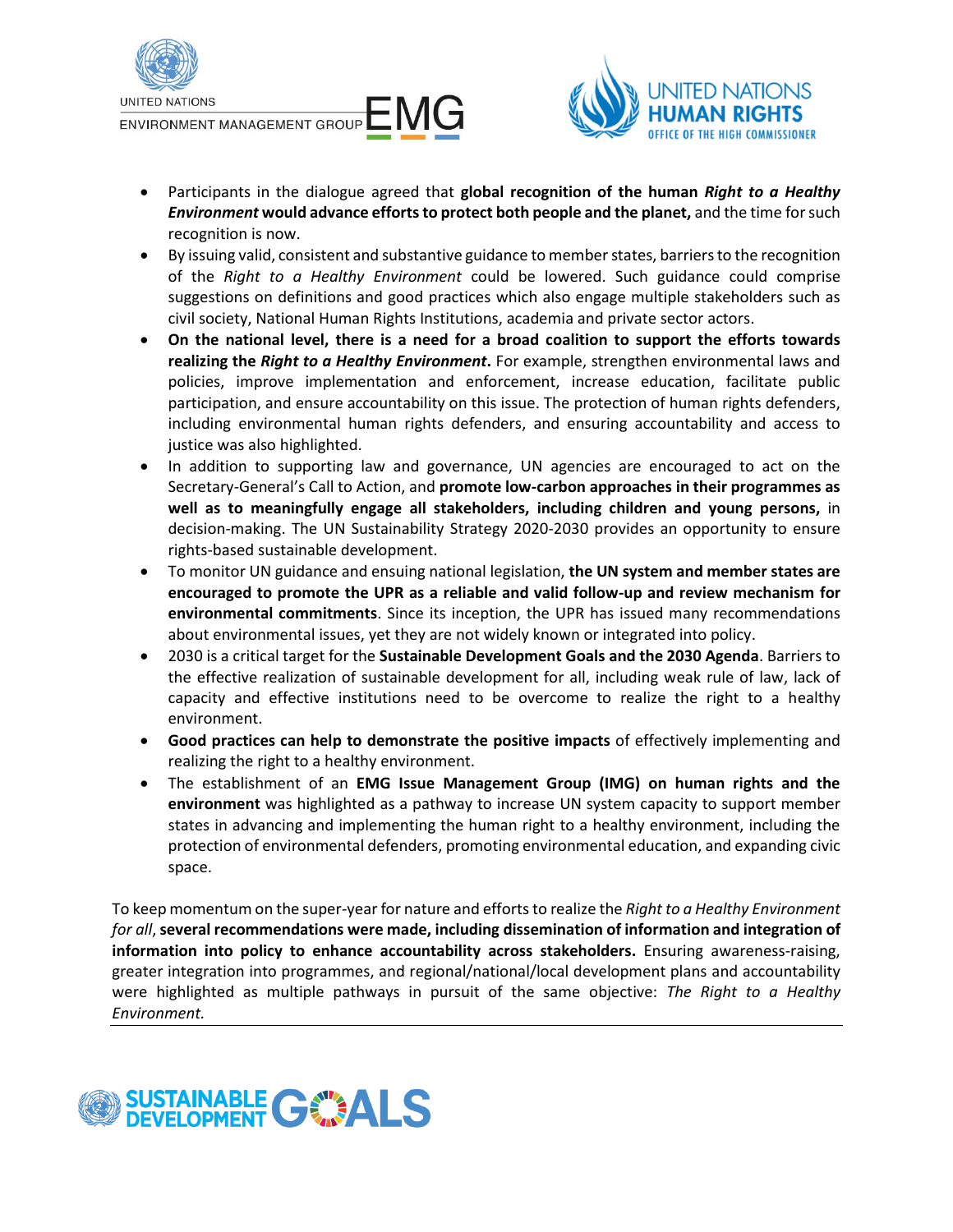



# **Examining the Elements of the Right to a Healthy Environment (22 Sep 2020)**

The Special Rapporteur on hazardous substances and wastes, and representatives from Interamerican Association for Environmental Defense (AIDA), the Secretariat of the Convention on Biological Diversity (CBD), and the Center for International Environmental Law (CIEL) spoke about substantive elements of the human right to a healthy environment including the rights to participation, access to information and access to justice, a non-toxic environment, protection of nature in all its diversity and a safe and stable climate.

They highlighted several rights that were frequently affected by environmental harms including:

- **Right to life and health**, including the determinants of good health.
- **Right to an adequate standard of living**
- **Right to non-discrimination,** including the enjoyment of rights by the most vulnerable
- **Right to participation in cultural life,** including as it related to land, resources, territories and traditional knowledge

**Human rights and environmental protection are inextricably linked, however, there have been a number of challenges in ensuring policy coherence and fully integrating human rights into all forms of environmental action including with respect to toxics, biodiversity loss and climate change.**

- The **broad range of negative human rights impacts that different communities are experiencing** as a result of environmental degradation including climate change and biodiversity loss, can hinder unity around shared experiences and shared goals.
- To promote the accountability of- and the environmental, human rights-related, and social costs of environmental degradation, there are increasing calls for businesses to perform mandatory due diligence related to their impacts on environment including climate, and human rights, as called for by the United Nations Guiding Principles on Business and Human Rights (UNGPs). **However, in the almost 10 years since the adoption of the UNGPs, progress on this front has been limited.**
- **Disinformation campaigns that fuel skepticism regarding scientific findings have had dangerous political repercussions in areas including chemicals and climate.** Campaigns designed to spread disinformation have a multiplying effect of increasing skepticism/lack of action, and delaying and stymieing action on both environmental and human rights protections by reducing the credibility of human rights defenders and increasing their safety risk.
- **While participation rights are recognized in international law related to environmental action, they are not adequately implemented**. The consequences of this include continued marginalization and a loss of the valuable leadership of indigenous peoples and local communities and other individuals and communities in vulnerable situations, as well as ongoing and growing threats to environmental human rights defenders.

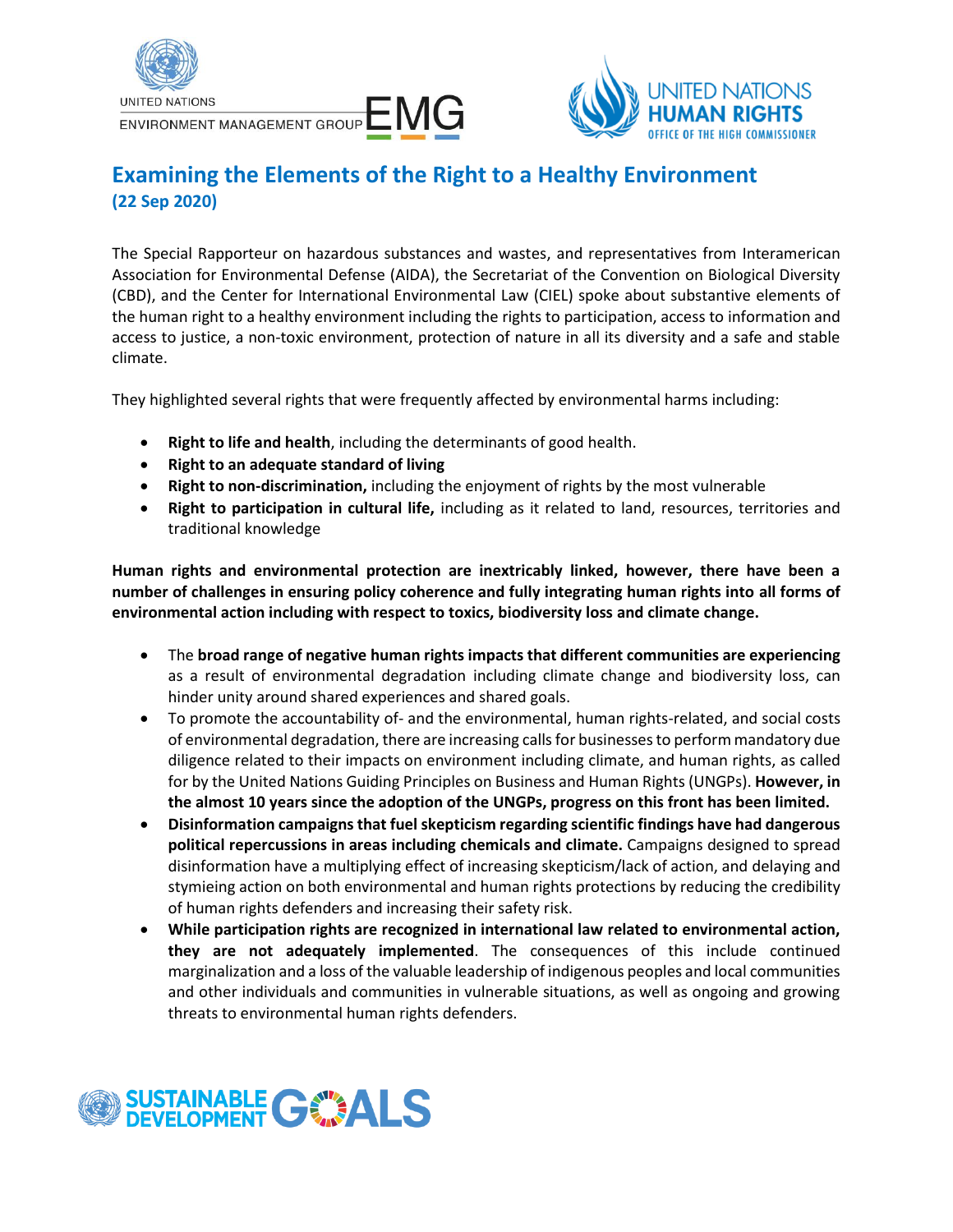





• **Meaningful structures of accountability and enforcement**, such as the possibility for civil society to trigger compliance investigations under the Aarhus Convention have not been included and operationalized in other multilateral environmental agreements, including those on chemicals and wastes.

Across the UN system, **institutional gaps have risen from a lack of policy coherence and leadership**.

- Specific SDGs and thematic priorities form the programmes of various UN agencies, however the recent biodiversity and climate crises have shown that **poverty alleviation and economic growth cannot be addressed separate from environmental protection, climate action, and fulfilment of human rights**, a point that has been further driven home by the COVID-19 pandemic.
- Therefore, **UN agencies (and member states) have a responsibility to interweave common mandates and programmes of peers working on similar development objectives**, in order to reflect policy coherence in integrating multifaceted issues, e.g. human rights with the environment.
- In addition to high-level policy coherence, **most programmes are missing the voices of indigenous peoples and local communities** – despite strong community voices calling for representation and inclusion and strong advocacy, including from OHCHR.

The panelists and participants identified several existing measures or processes that can begin addressing the challenges and capacity gaps in protecting the *Human Right to a Healthy Environment* and addressing the human rights harms caused by environmental degradation including climate change:

- **Recognizing the Human Right to a Healthy Environment at the international level can help to advance the discussion regarding both human rights and environmental protection. 150 jurisdictions have already recognized this right and some have implemented it with great success.** Some States have chosen to explicitly recognize the rights of nature, including in the constitutions of Bolivia and Ecuador, and through jurisprudence in Colombia and New Zealand.
- **The Escazú Agreement in Latin America and Aarhus Convention in Europe and beyond establish firm legal protections of participation rights as they relate to climate and the environment.** These agreements provide a foundation to reduce discrimination against marginalized communities and concretize public participation, access to information and justice in environmental matters.
- **The negotiations of the Post-2020 Global Biodiversity Framework offer an opportunity to address the interplay of human rights and environmental protection.** The Framework seeks to organize goals vs. solutions, and to evaluate short- and long-term impacts in a consistent, meaningful and transparent structure. Efforts are underway to ensure it effectively integrates, inter alia, human rights, gender equality, and intergenerational equity.
- The discussions expected at UNEA-5 on whether to launch negotiations on a new instrument on plastics, and at ICCM-5 on **how to address the international community's failure to reach the global 2020 goal regarding chemicals and wastes, offer an opportunity to inject a rights-based approach**.

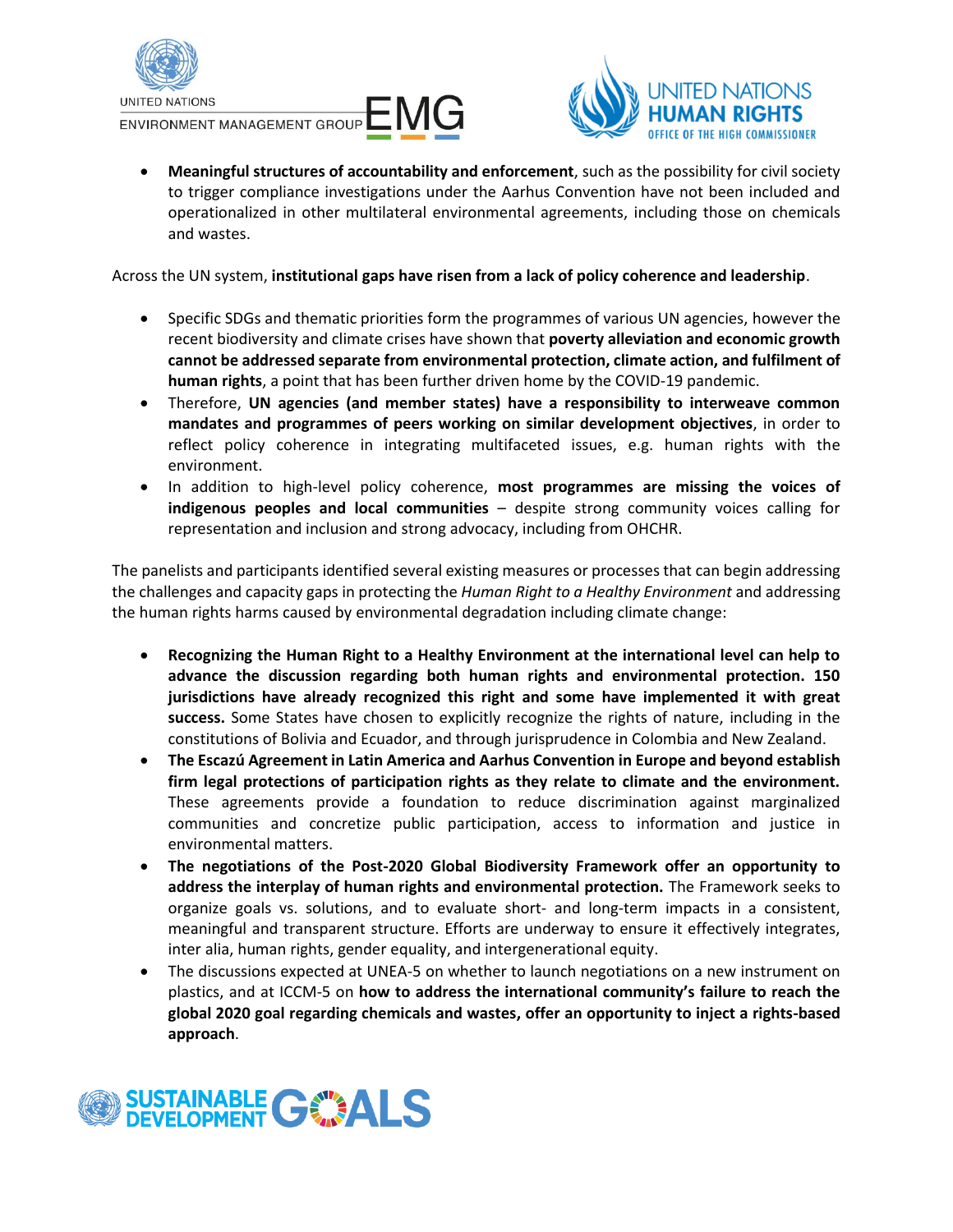



In light of the discussions, the following recommendations are suggested as actionable next steps:

- *The Right to a Healthy Environment* **should be recognized at the international level, as well as the duty of member states to address environmental harms.** This right includes procedural elements such as the rights to participation, access to information and justice and structural elements such as a safe and stable climate, healthy and biodiverse ecosystems, and a non-toxic environment, all of which are critical to the wellbeing of individuals and communities.
- **National and international standards** for the management of emissions, occupational health, trade, product, and food and drugs should be put in place and can be used as a measure to drive the integration of human rights and environmental protection and to give content to the *Right to a Healthy Environment*.
- **Human rights concerns should be strategically incorporated in the Post-2020 Biodiversity Framework,** including addressing gender equality, indigenous peoples, local communities, and issues of due diligence. Beyond targets that incorporate human rights concerns, there must be a focus on rights-based implementation.
- The integration of human rights in climate action should be furthered and accelerated, including through the implementation of **participatory and gender-responsive reporting mechanisms on climate action and climate commitments.** Human rights, gender, and the rights of indigenous peoples should be at the heart of climate change responses.
- There is need **for a holistic and effective approach to chemical control and management in relation to human rights**. This approach should include participatory and accessible accountability mechanisms and should be founded on facts and on respect for science.
- **The UN, and specifically the EMG, should take concrete action to break down the silos which often limit the mandate of different institutions** by emphasizing specific SDGs and thematic priorities for more effective impact on the ground. UN bodies and agencies are strong champions that are fully empowered by existing UN human rights mandates. **They have the agency to approach each other to interweave and integrate the right to a healthy environment in common development objectives and programmes.**
- **Notably, international environmental law and international human rights law cannot be separated and programmatically siloed**. Each give context and aid in the other's interpretation and vice versa.
- Human rights obligations apply to all State action, including that taken in forums dedicated to environmental issues such as climate change. **UN Agencies can work together to assist States in meaningfully fulfilling their human rights obligations in environmental action.**
- UN Agencies, along with regional actors and other stakeholders, should increase their collaborative efforts to address issues at the nexus of environment and human rights **in a manner that amplifies and values the participation of those in vulnerable situations and those most affected**, and that recognizes the intrinsic interdependence of people and planet.

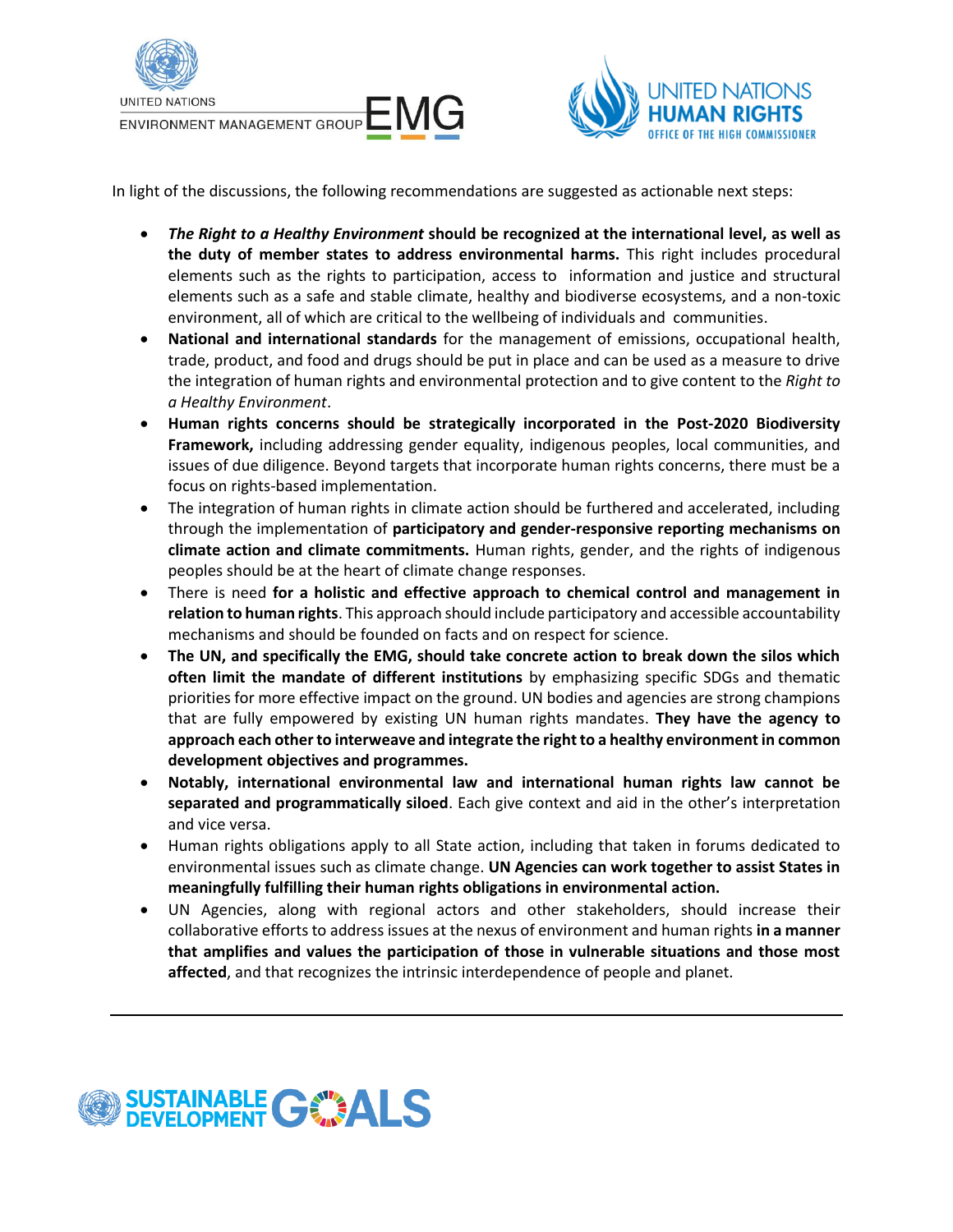



## **Supporting Rights-Based Environmental Action: A Workshop (23 Sep 2020) - Concept note for the Issue Management Group availabl[e here.](https://unemg.org/wp-content/uploads/2020/10/EMGSOM26_4a_IMG-on-human-rights-and-the-environment.pdf)**

### **The Workshop took place under the Chatham House Rules 4 , therefore the following section features key points from the discussion without attribution.**

• Participants welcomed the proposal of establishing an Issue Management Group (IMG) on Human Rights and the Environment, and were in general agreement with the objectives, outputs and activities as outlined in a draft concept note shared with participants prior to the meeting. The discussion focused primarily on the potential objectives and activities of the proposed IMG, relevant timelines, and possible outputs.

#### **Participants suggested the following regarding the potential scope and objectives of the IMG:**

- The IMG offers an opportunity to pool capacities and expertise with other existing groups and policies promoting the human right to a healthy environment across the UN, and related topics, such as the protection of environmental human rights defenders. Such integration of the human right to a healthy environment could e.g. include the work of UN country teams, human rights treaty-bodies and multilateral environmental agreements, drawing on existing UN efforts and guidance.
- The IMG would also support efforts to ensure a more coherent and consistent UN system-wide approach to human rights and the environment in line with the UN Secretary-General's Call to Action for Human Rights. The Call to Action, issued in February 2020, contains a dedicated section on rights of future generations, especially climate justice, highlighting as a key action going forward to "increase United Nations support to member states at field level for laws and policies that regulate and promote the right to a safe, clean, healthy and sustainable environment, and for effective individual access to justice and effective remedies for environment-related concerns"
- It was suggested that the IMG can create a linkage between technical discussions and high-level commitments of the UN, e.g. calling for recognition and implementation of the right to a healthy environment.
- The importance of access to remedies in environmental matters was also underscored by participants at the workshop.
- It was noted that the IMG should promote efforts to build back better and more sustainably from the COVID-19 crisis, including through supporting a rights-based approach to COVID-19 response and recovery efforts including green stimulus packages.
- Ways of facilitating enhanced coordination and information-sharing between UN entities and actors on human rights and the environment at the international, regional and national levels were also highlighted, including through developing a calendar of important events.

<sup>&</sup>lt;sup>4</sup> "When a meeting, or part thereof, is held under the Chatham House Rule, participants are free to use the information received, but neither the identity nor the affiliation of the speaker(s), nor that of any other participant, may be revealed." Source: www.chathamhouse.org/chatham-house-rule

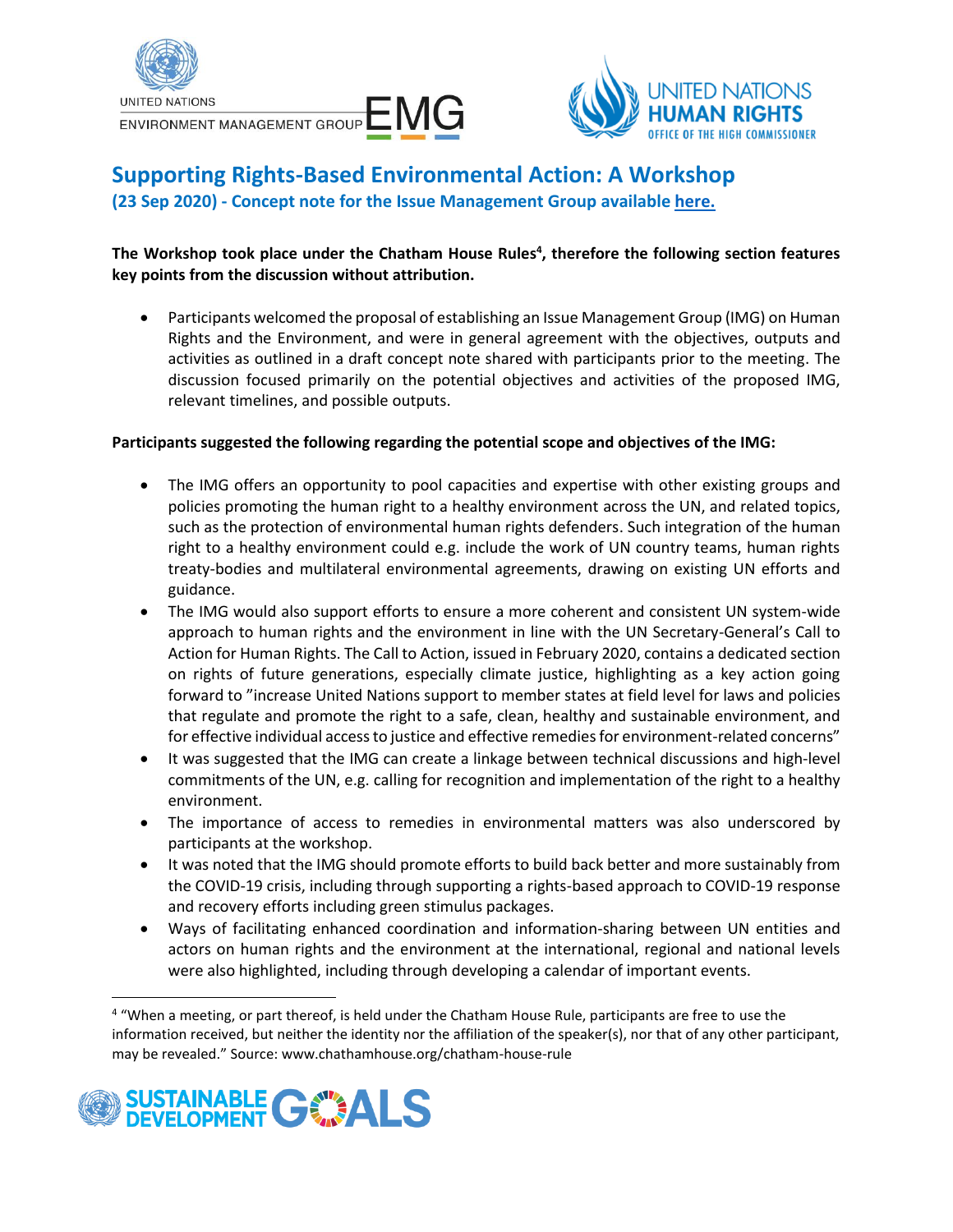

ENVIRONMENT MANAGEMENT GROUP EM



- The activities and scope of the IMG should also build on the expertise of regional commissions, and UN country teams that link both the national and global agendas, including when developing guidance and policy materials.
- While focus on biodiversity and human rights was seen as important given e.g. the negotiations of the post-2020 global biodiversity framework, it was suggested that such work broadly address people-centered and nature-based solutions to environmental issues, bearing in mind the political sensitivity of the ongoing negotiation process.

#### **Regarding timelines, the following was highlighted:**

- The timeline of the IMG and its outputs should coincide with the timeline for member states to update their Nationally Determined Contributions under the UNFCCC. An important contribution of the IMG could thus be to support guidelines for rights-based approaches in the formulation of NDCs.
- UNFCCC COP 26 and CBD COP 15 could be important fora to roll out materials developed by the IMG, with opportunities to mobilize different platforms and processes for sharing information and engaging on human rights and the environment also highlighted by participants, including the UN Environment Assembly, Conferences of the Parties to other multilateral environmental agreements, and the annual meeting of the World Economic Forum in Davos.
- The work and role of regional actors and processes was also highlighted as a key opportunity for engagement.

#### **Possible outputs may include:**

- **UN position paper(s) or messaging document(s)** covering relevant aspects on human rights and environment such as: climate action, occupational health and safety, access to natural resources and land, biodiversity, environmental justice, participation for indigenous peoples and local communities within UN processes, persons, groups and peoples in vulnerable situations, protection of environmental defenders (e.g. in the context of freedom of expression and the right to information). It was also suggested that such messaging documents cover rights-based green recovery and building back better from COVID-19, and that they be gender-responsive**.**
- It was suggested that messaging documents or key messages and capacity building material may be preferable to a position paper, and that clear, simple, concise positions and views can be used by UN senior management in advising states and other entities.
- **Guidance on integrating human rights in the development of national commitments under multilateral environmental agreements**. In particular, providing guidance for the integration of human rights in Nationally Determined Contributions and National Biodiversity Strategies and Action Plans, including promoting wider participation and consultation in their formulation was highlighted by the participants at the workshop.
- At the national level, the proposal to **develop guidance on integrating issues related to environmental rights and environmental human rights defenders in UN Common Country Analysis and United Nations Sustainable Development Cooperation Frameworks** was welcomed

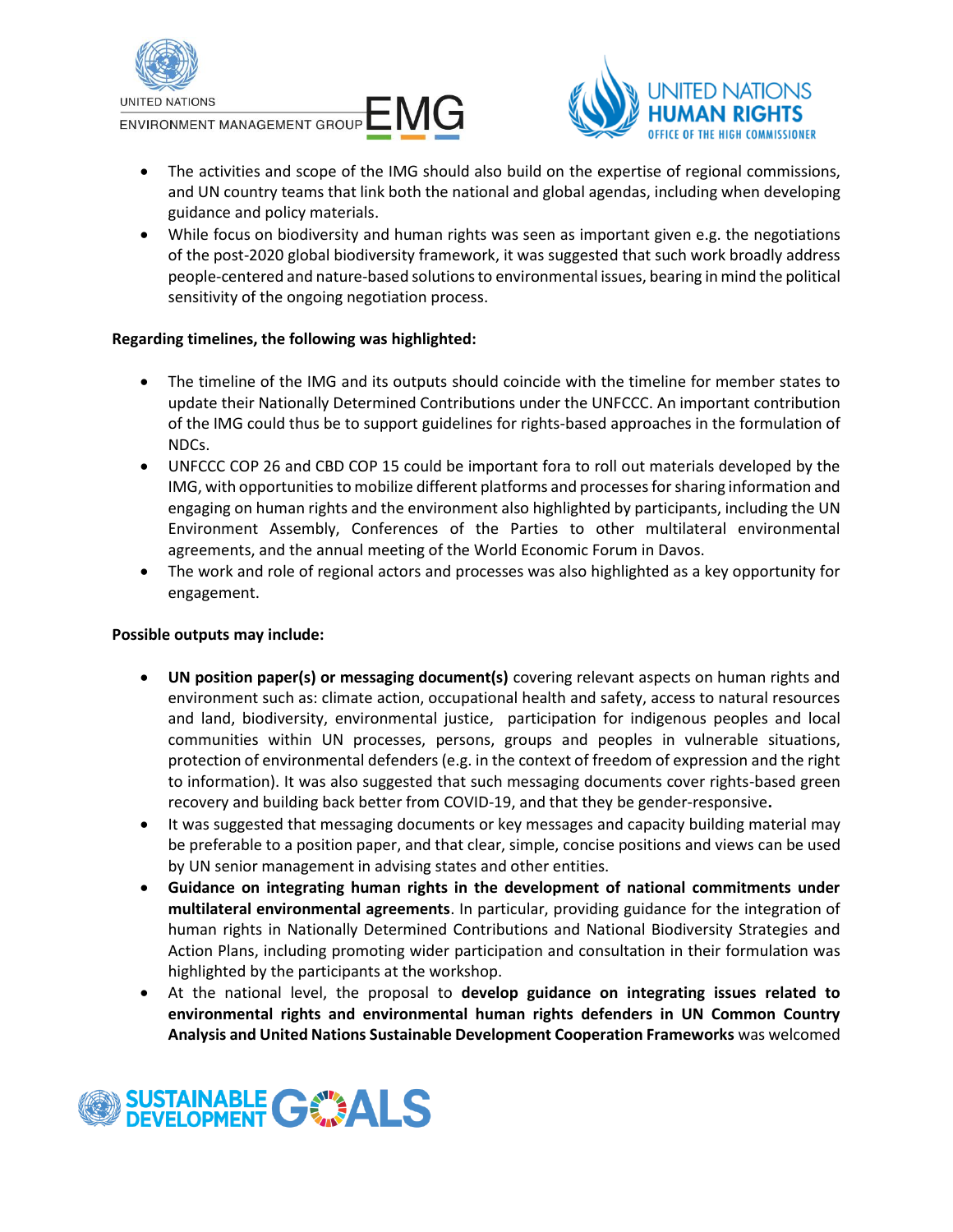

ENVIRONMENT MANAGEMENT GROUP EMITED



by the participants. Guidance drawing on and supporting safeguards, including the UN Model Approach, was also highlighted.

- **In general,** it was suggested that work of the proposed IMG could be conceived of as two parts, with the first part outlining the conceptual and normative foundation of the right to a healthy environment, and the second part providing guidance regarding the right in practice (including its protective and remedial mechanism). It was also noted that concrete clarification and guidance on the obligations of member states and other actors on mitigation, adaptation, implementation and compliance with the right to a healthy environment could be an important contribution of the IMG.
- While it has been a challenge to maintain momentum on the environmental agenda at the national/international level given the delays and impacts of COVID-19, participants highlighted that there were **nonetheless many opportunities to build on cross-UN coordination on promoting a rights-based approach to the environment.** This included several processes at the UNFCCC, the UNHCR High Commissioner's Protection Dialogue, and Sustainable Development Goals reporting and reporting to Human Rights Treaty Bodies/Universal Periodic Review as well as engaging with entry points for rights-based approaches in multilateral environmental agreements.

#### **Any Other Business and Next steps**

- Pending approval of the Issue Management Group by the EMG Senior Officials Meeting, participants welcomed the initiative and hoped to continue collaborating on this topic.
- The inputs on the draft concept note for the IMG on the environment and human rights as received during the discussion at the workshop and in writing were integrated into a revised draft concept note, which is a background document to the  $26<sup>th</sup>$  EMG Senior Officials Meeting (15 and 28 October 2020). At the October meeting, the EMG Senior Officials are expected to take a decision on the proposed establishment of the IMG.

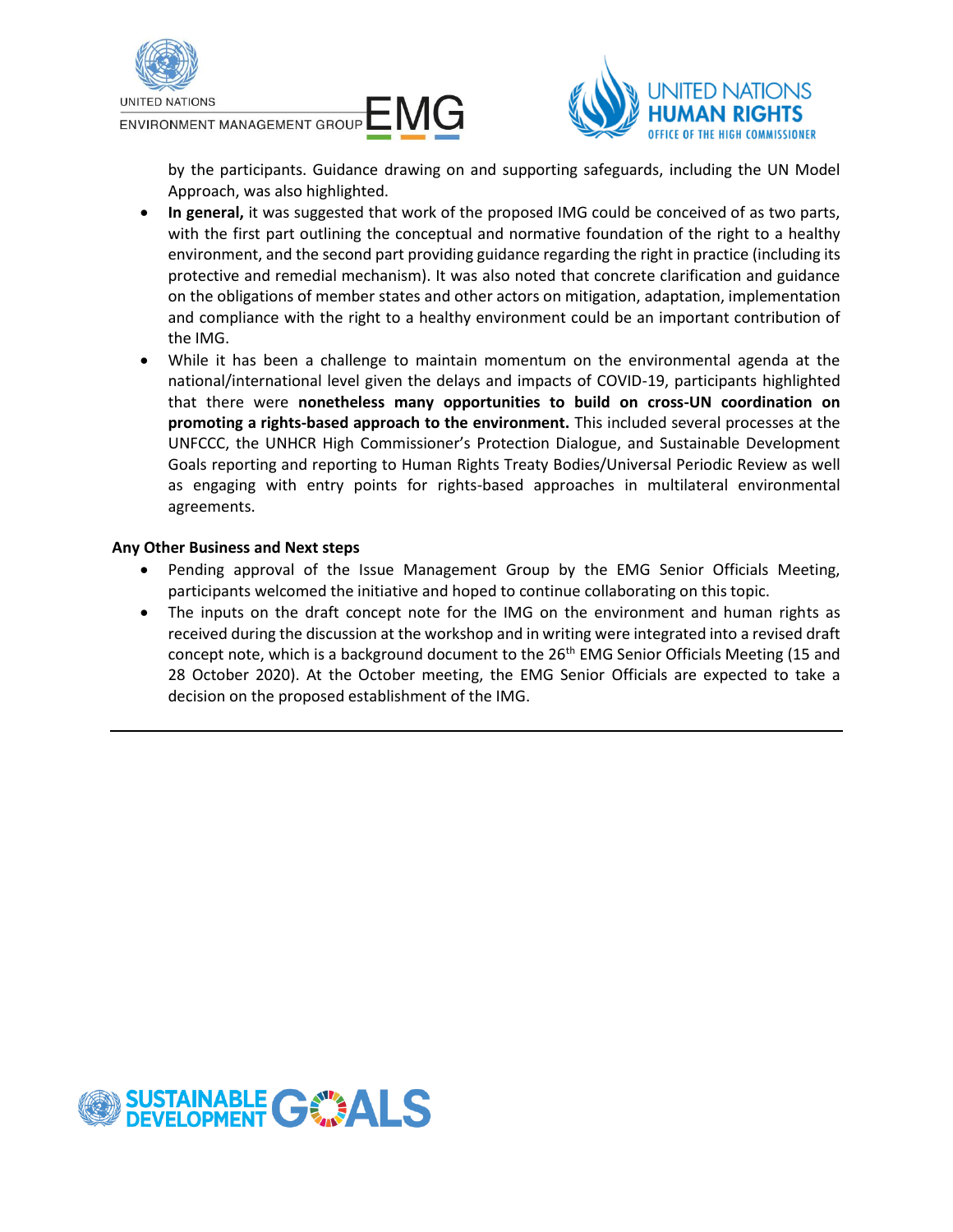

ENVIRONMENT MANAGEMENT GROUP E MG



*We would like to thank the following high-level and expert panellists and organizations for their valuable contributions to the Human Rights & the Environment Nexus Dialogue Series.* 

### **The Right to a Healthy Environment (24 July 2020)**

- Mr. David Boyd, Special Rapporteur on Human Rights and Environment
- H.E. Ms. Sabina Stadler Repnik, the Permanent Representative of Slovenia to UNOG
- Ms. Amy Wickham, Programme Specialist, Climate, Energy and Environment, UNICEF
- Ms. Soo-Young Hwang, Legal Officer, UNEP

#### **Examining the Elements of the Right to a Healthy Environment (22 Sep 2020)**

- Ms. Astrid Puentes, Co-Executive Director, AIDA
- Mr. Marcos Orellana, Special Rapporteur on Human Rights and Toxics
- Ms. Tanya McGregor, Gender Programme Officer, CBD Secretariat
- Mr. Sebastien Duyck, Senior Attorney, Climate & Energy Program, CIEL

#### **Supporting Rights-Based Environmental Action: A Workshop (23 Sep 2020)**

#### *In alphabetical order:*

- Basel, Rotterdam and Stockholm Conventions Secretariat (UNEP-BRS)
- Convention of Biological Diversity (CBD)
- Food and Agriculture Organization (FAO)
- International Civil Aviation Organization (ICAO)
- International Organization for Migration (IOM)
- International Labour Organization (ILO)
- International Monetary Fund (IMF)
- Office of the United Nations High Commissioner for Human Rights (OHCHR)
- United Nations Development Programme (UNDP)
- United Nations Economic Commission for Latin America and the Caribbean (UNECLAC)
- United Nations Environment Programme (UNEP)
- United Nations Educational, Scientific and Cultural Organization (UNESCO)
- United Nations Framework Convention on Climate Change (UNFCCC)
- United Nations High Commissioner for Refugees (UNHCR)
- United Nations Children's Fund (UNICEF)
- United Nations Entity for Gender Equality and Empowerment of Women (UN Women)
- World Food Programme (WFP)
- World Health Organization (WHO)
- World Trade Organization (WTO)